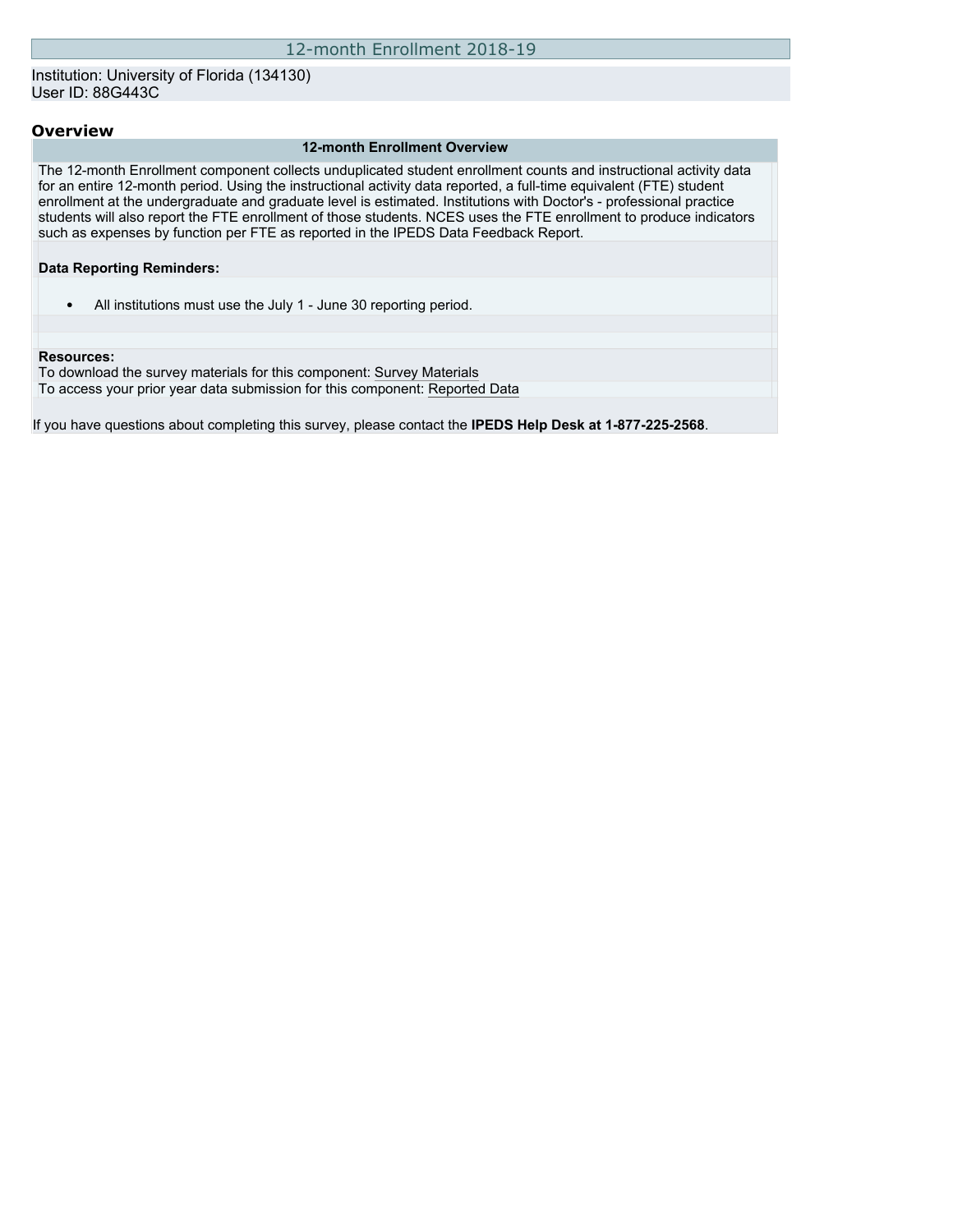# **Undergraduate Instructional Activity Type**

**Undergraduate instructional activity data in Part B may be reported in units of contact hours or credit hours.**

**Which instructional activity units will you use to report undergraduate instructional activity?**

**Please note that any graduate level instructional activity must be reported in credit hours.**

- **O** Contact hours
- **O** Credit hours

O Both contact and credit hours (some undergraduate programs measured in contact hours and some measured in credit hours)

**You may use the space below to provide context for the data you've reported above.**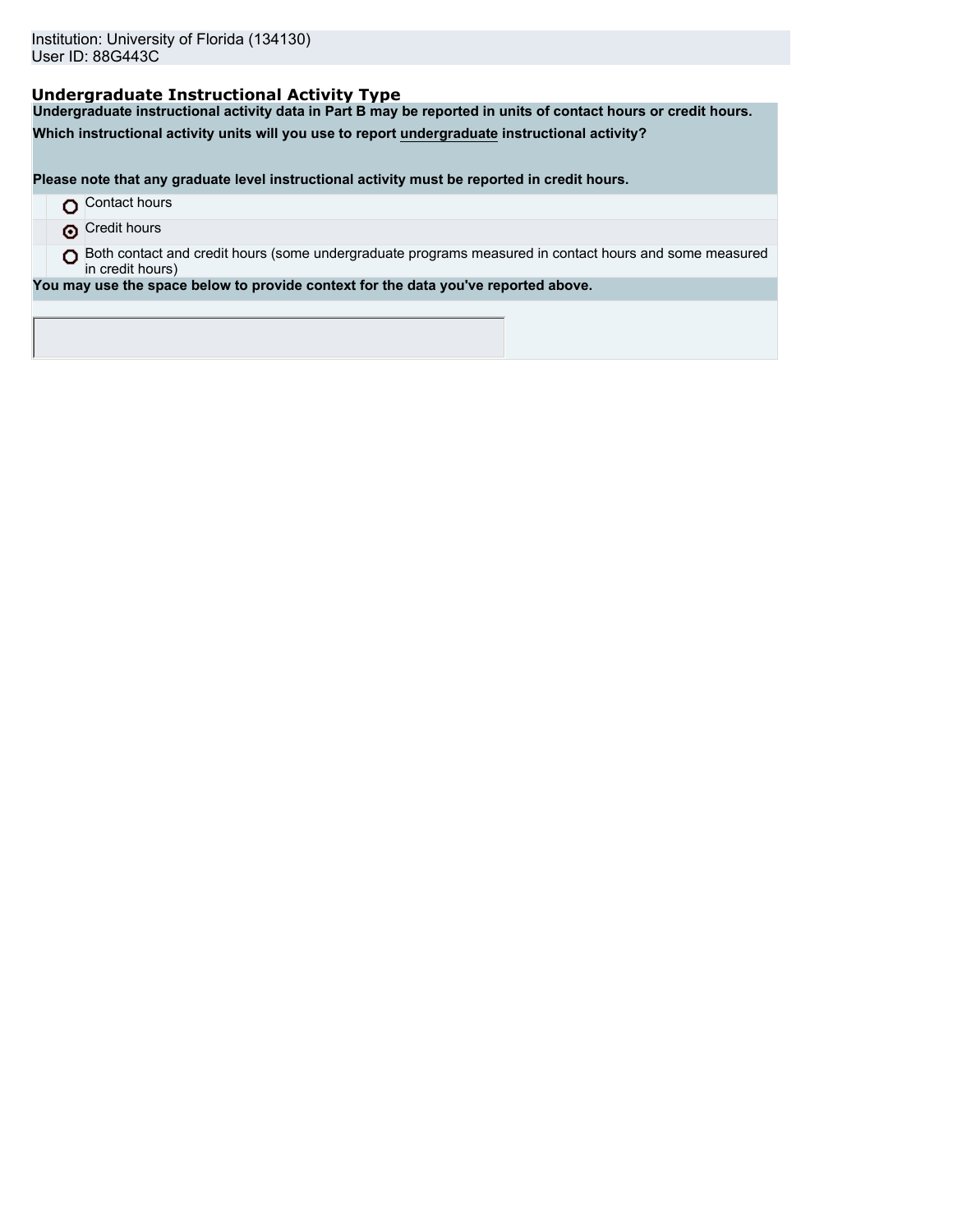### **Part A - Unduplicated Count**

### **12-month Unduplicated Count by Race/Ethnicity and Gender**

**July 1, 2017 - June 30, 2018**

**Reporting Reminders:**

•**Report Hispanic/Latino individuals of any race as Hispanic/Latino**

•**Report race for non-Hispanic/Latino individuals only**

•**Even though Teacher Preparation certificate programs may require a Bachelor's degree for admission, they are**

**considered subbaccalaureate undergraduate programs, and students in these programs are undergraduate students.**

### **Graduate Student Reporting Reminder:**

•**Report all postbaccalaureate degree and certificate students as graduate students, including any doctor's - professional practice students (formerly first-professional)**

| <b>Men</b>                                |                        |                      |
|-------------------------------------------|------------------------|----------------------|
| Students enrolled for credit              | Undergraduate students | Graduate<br>students |
| Nonresident alien                         | 489                    | 2,718                |
| Hispanic/Latino                           | 3,582                  | 927                  |
| American Indian or Alaska Native          | 36                     | 34                   |
| Asian                                     | 1,469                  | 557                  |
| <b>Black or African American</b>          | 934                    | 403                  |
| Native Hawaiian or Other Pacific Islander | 84                     | 20                   |
| White                                     | 9,410                  | 4,434                |
| Two or more races                         | 525                    | 107                  |
| Race and ethnicity unknown                | 583                    | 330                  |
| <b>Total men</b>                          | 17,112                 | 9,530                |
| Total men prior year                      | 16,956                 | 9,884                |

| <b>Women</b>                                                                                                                                  |                        |                      |
|-----------------------------------------------------------------------------------------------------------------------------------------------|------------------------|----------------------|
| Students enrolled for credit                                                                                                                  | Undergraduate students | Graduate<br>students |
| Nonresident alien                                                                                                                             | 537                    | 1,885                |
| Hispanic/Latino                                                                                                                               | 4,745                  | 1,356                |
| American Indian or Alaska Native                                                                                                              | 50                     | 32                   |
| Asian                                                                                                                                         | 1,604                  | 707                  |
| <b>Black or African American</b>                                                                                                              | 1,618                  | 766                  |
| Native Hawaiian or Other Pacific Islander                                                                                                     | 157                    | 44                   |
| White                                                                                                                                         | 11,517                 | 5,986                |
| Two or more races                                                                                                                             | 732                    | 191                  |
| Race and ethnicity unknown                                                                                                                    | 655                    | 379                  |
| <b>Total women</b>                                                                                                                            | 21,615                 | 11,346               |
| Total women prior year                                                                                                                        | 20,895                 | 11,258               |
| <b>Grand total (2017-18)</b>                                                                                                                  | 38,727                 | 20,876               |
| Prior year data:                                                                                                                              |                        |                      |
| Unduplicated headcount (2016-17)                                                                                                              | 37,851                 | 21,142               |
| ω<br>Total enrollment Fall 2017<br>NOTE: Grand total (2017-18) calculated above is expected to be greater than<br>Total enrollment Fall 2017. | 35,247                 | 17,422               |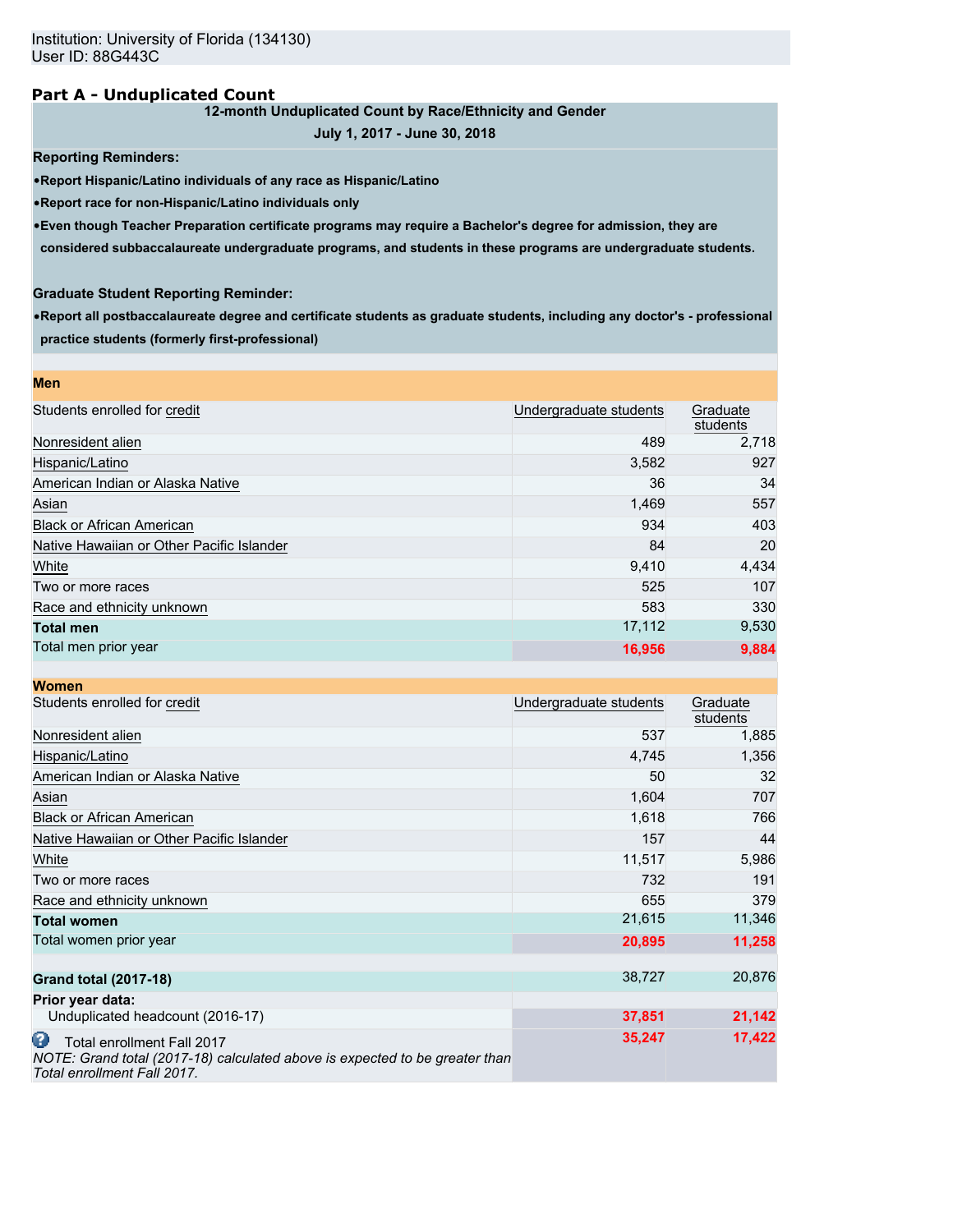# **Part B - Instructional Activity**

# **12-month Instructional Activity July 1, 2017 - June 30, 2018**

**Instructional Activity Reporting Reminder:**

•**Instructional activity is used to calculate an IPEDS FTE based on the institution's reported calendar system.**

•**Graduate credit hour activity should not include any doctor's – professional practice activity, the total of those students'**

**FTE is entered separately instead.**

**FTE Reporting Reminder:**

•**Institutions need not report their own calculations of undergraduate or graduate FTE unless IPEDS FTE calculations would be misleading for comparison purposes among all IPEDS reporting institutions.**

|                                                                                                                                                                                                                                                                                                                                                                        |                                  | 2017-18 total<br>activity           |           | Prior year<br>data        |
|------------------------------------------------------------------------------------------------------------------------------------------------------------------------------------------------------------------------------------------------------------------------------------------------------------------------------------------------------------------------|----------------------------------|-------------------------------------|-----------|---------------------------|
| <b>Instructional Activity</b>                                                                                                                                                                                                                                                                                                                                          |                                  |                                     |           |                           |
| Undergraduate level:                                                                                                                                                                                                                                                                                                                                                   |                                  |                                     |           |                           |
| Credit hour activity                                                                                                                                                                                                                                                                                                                                                   |                                  |                                     | 1,015,943 | 994,209                   |
| <b>Graduate level:</b>                                                                                                                                                                                                                                                                                                                                                 |                                  |                                     |           |                           |
| Credit hour activity<br>(Do not include doctor's-professional practice instructional activity here; the total FTE of<br>those students should be entered separately below)                                                                                                                                                                                             |                                  |                                     | 272,446   | 278,749                   |
| <b>Full-Time Equivalent (FTE) of Students</b>                                                                                                                                                                                                                                                                                                                          |                                  |                                     |           |                           |
| Doctor's - professional practice level:                                                                                                                                                                                                                                                                                                                                |                                  |                                     |           |                           |
| Doctor's - professional practice FTE student estimate                                                                                                                                                                                                                                                                                                                  |                                  |                                     | 3,802     | 3,989                     |
|                                                                                                                                                                                                                                                                                                                                                                        |                                  |                                     |           |                           |
| Calendar system (as reported on the prior year IC Header survey component):                                                                                                                                                                                                                                                                                            |                                  |                                     |           | <b>Semester</b>           |
| If the IPEDS calculated FTE estimates below are not reasonable, AND you have reported the correct instructional<br>activity hours above, enter your best FTE estimate in the "Institution reported FTE" column below and save the page.<br>This option should be used ONLY if the calculated estimate is not reasonable for your institution and IPEDS<br>comparisons. |                                  |                                     |           |                           |
| Please provide your best estimate of undergraduate and graduate FTE for the 12-month reporting period only if the<br>calculated FTE estimate below is not reasonable for IPEDS comparison purposes:                                                                                                                                                                    |                                  |                                     |           |                           |
|                                                                                                                                                                                                                                                                                                                                                                        | <b>Calculated FTE</b><br>2017-18 | Institution reported<br>FTE 2017-18 |           | Prior year FTE<br>2016-17 |
| Undergraduate student FTE                                                                                                                                                                                                                                                                                                                                              | 33,865                           | 33,865                              |           | 33,140                    |
| Graduate student FTE<br>(excluding doctor's - professional practice student<br>FTE)                                                                                                                                                                                                                                                                                    | 11,352                           | 11,352                              |           | 11,615                    |
| Doctor's - professional practice student FTE                                                                                                                                                                                                                                                                                                                           |                                  | 3,802                               |           | 3,989                     |
| Total FTE student enrollment                                                                                                                                                                                                                                                                                                                                           |                                  | 49,019                              |           | 48,744                    |
|                                                                                                                                                                                                                                                                                                                                                                        |                                  |                                     |           |                           |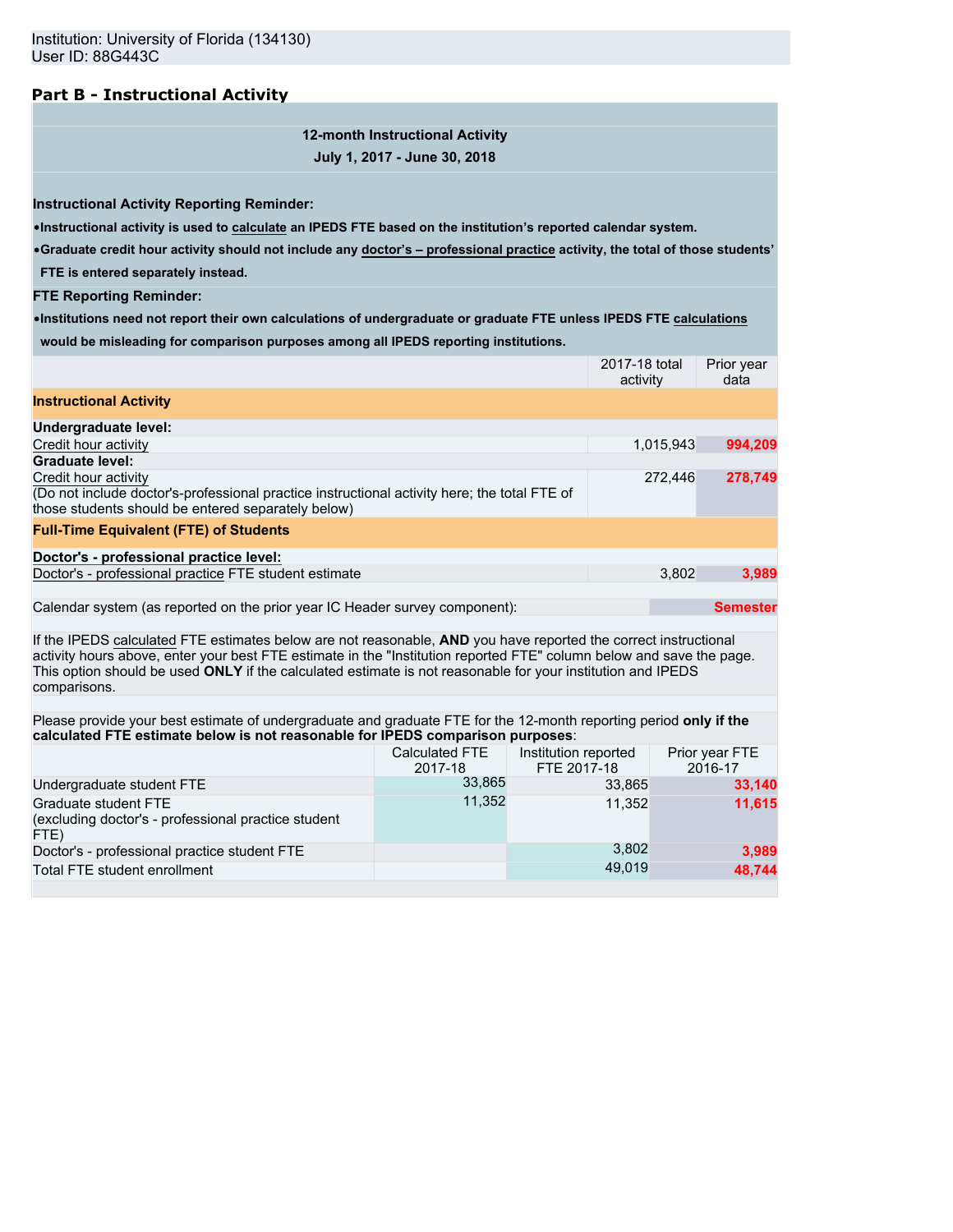## **Prepared by**

The name of the preparer is being collected so that we can follow up with the appropriate person in the event that there are questions concerning the data. The Keyholder will be copied on all email correspondence to other preparers. The time it took to prepare this component is being collected so that we can continue to improve our estimate of the reporting burden associated with IPEDS. Please include in your estimate the time it took for you to review instructions, query and search data sources, complete and review the component, and submit the data through the Data Collection System.

| Thank you for your assistance.                                                                                                    |                                           |  |                                                            |                                                                                                    |                                            |
|-----------------------------------------------------------------------------------------------------------------------------------|-------------------------------------------|--|------------------------------------------------------------|----------------------------------------------------------------------------------------------------|--------------------------------------------|
|                                                                                                                                   |                                           |  |                                                            |                                                                                                    |                                            |
| This survey component was prepared by:                                                                                            |                                           |  |                                                            |                                                                                                    |                                            |
|                                                                                                                                   | Reyholder                                 |  | <b>SFA Contact</b>                                         |                                                                                                    | <b>HR Contact</b>                          |
|                                                                                                                                   | Finance Contact                           |  | Academic Library Contact                                   |                                                                                                    | Other                                      |
|                                                                                                                                   | Name: Dr. Cathy Lebo                      |  |                                                            |                                                                                                    |                                            |
|                                                                                                                                   | Email: clebo@aa.ufl.edu                   |  |                                                            |                                                                                                    |                                            |
|                                                                                                                                   |                                           |  |                                                            |                                                                                                    |                                            |
| How many staff from your institution only were involved in the data collection and reporting process of this<br>survey component? |                                           |  |                                                            |                                                                                                    |                                            |
|                                                                                                                                   | 5.00 Number of Staff (including yourself) |  |                                                            |                                                                                                    |                                            |
|                                                                                                                                   |                                           |  |                                                            |                                                                                                    |                                            |
|                                                                                                                                   |                                           |  |                                                            | How many hours did you and others from your institution only spend on each of the steps below when |                                            |
| responding to this survey component?                                                                                              |                                           |  |                                                            |                                                                                                    |                                            |
| Exclude the hours spent collecting data for state and other reporting purposes.                                                   |                                           |  |                                                            |                                                                                                    |                                            |
| <b>Staff member</b>                                                                                                               | <b>Collecting Data</b><br><b>Needed</b>   |  | <b>Revising Data to Match</b><br><b>IPEDS Requirements</b> | <b>Entering Data</b>                                                                               | <b>Revising and</b><br><b>Locking Data</b> |
| Your office                                                                                                                       | 8.00 hours                                |  | 1.50 hours                                                 | 1.50 hours                                                                                         | 6.00 hours                                 |
| <b>Other offices</b>                                                                                                              | hours                                     |  | hours                                                      | hours                                                                                              | hours                                      |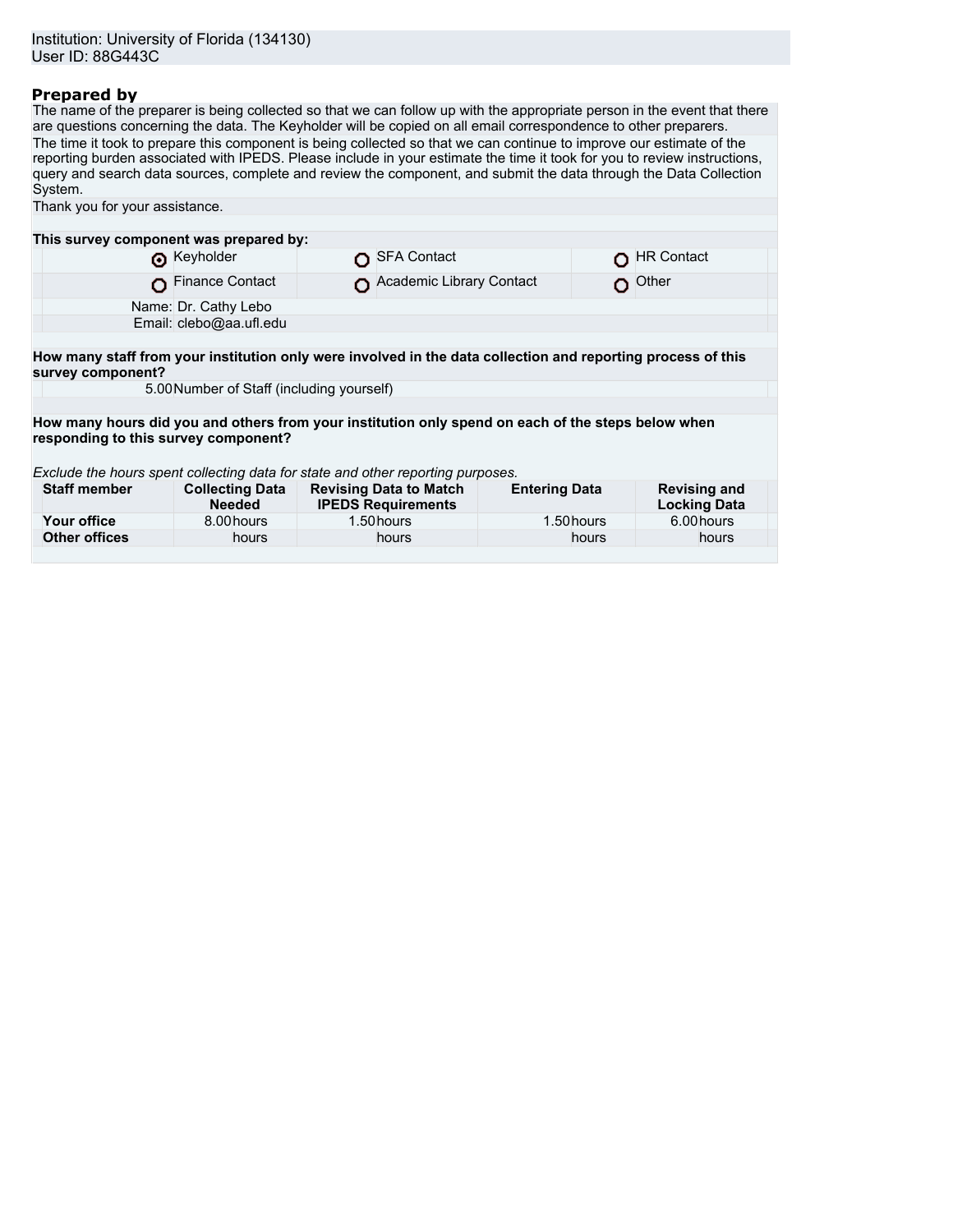### **Summary screen**

## **12-Month Enrollment Component Summary**

IPEDS collects important information regarding your institution. All data reported in IPEDS survey components become available in the IPEDS Data Center and appear as aggregated data in various Department of Education reports. Additionally, some of the reported data appears specifically for your institution through the College Navigator website and is included in your institution's Data Feedback Report (DFR). The purpose of this summary is to provide you an opportunity to view some of the data that, when accepted through the IPEDS quality control process, will appear on the College Navigator website and/or your DFR. College Navigator is updated approximately three months after the data collection period closes and Data Feedback Reports will be available through the [Data Center](https://nces.ed.gov/ipeds/use-the-data) and sent to your institution's CEO in November 2018.

Please review your data for accuracy. If you have questions about the data displayed below after reviewing the data reported on the survey screens, please contact the IPEDS Help Desk at: 1-877-225-2568 or ipedshelp@rti.org.

|                                                              | 12-Month Unduplicated Headcount and Full-Time Equivalent Students |        |
|--------------------------------------------------------------|-------------------------------------------------------------------|--------|
| Total 12-month unduplicated headcount                        |                                                                   | 59,603 |
|                                                              | Undergraduate student unduplicated headcount                      | 38,727 |
|                                                              | Graduate student unduplicated headcount                           | 20,876 |
|                                                              |                                                                   |        |
| Total 12-month full-time equivalent (FTE) student enrollment |                                                                   |        |
|                                                              | Undergraduate student FTE                                         | 33,865 |
|                                                              | Graduate student FTE                                              | 11,352 |
|                                                              | Doctor's-professional practice FTE                                | 3,802  |